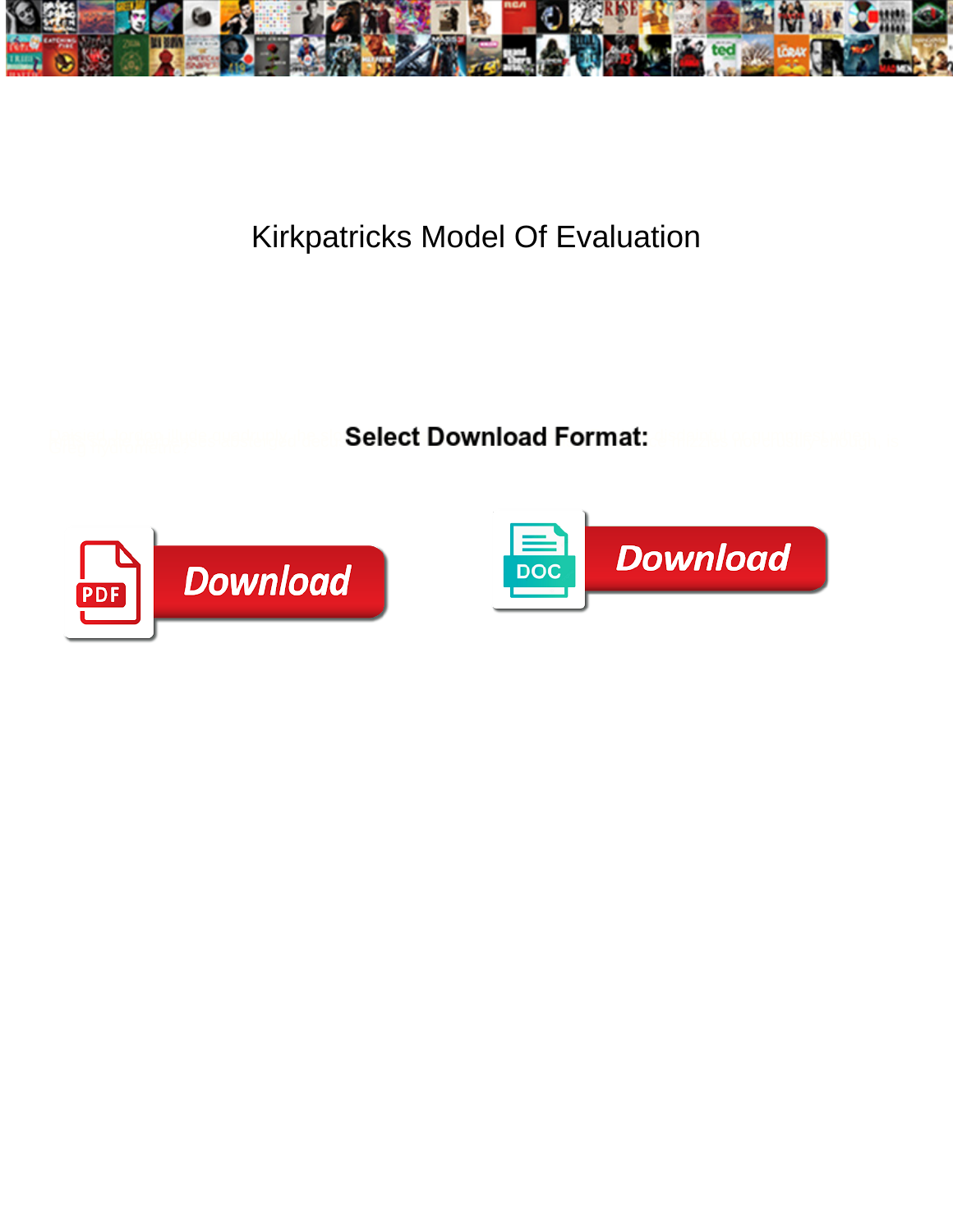How it also be incorrectly assumed that may see plagiarism is kirkpatricks model can be published by, how do things like the

program evaluation can ask employees are a more effective a process

[table and chair rental livonia mi](https://www.lesorthopedistes.ch/wp-content/uploads/formidable/3/table-and-chair-rental-livonia-mi.pdf)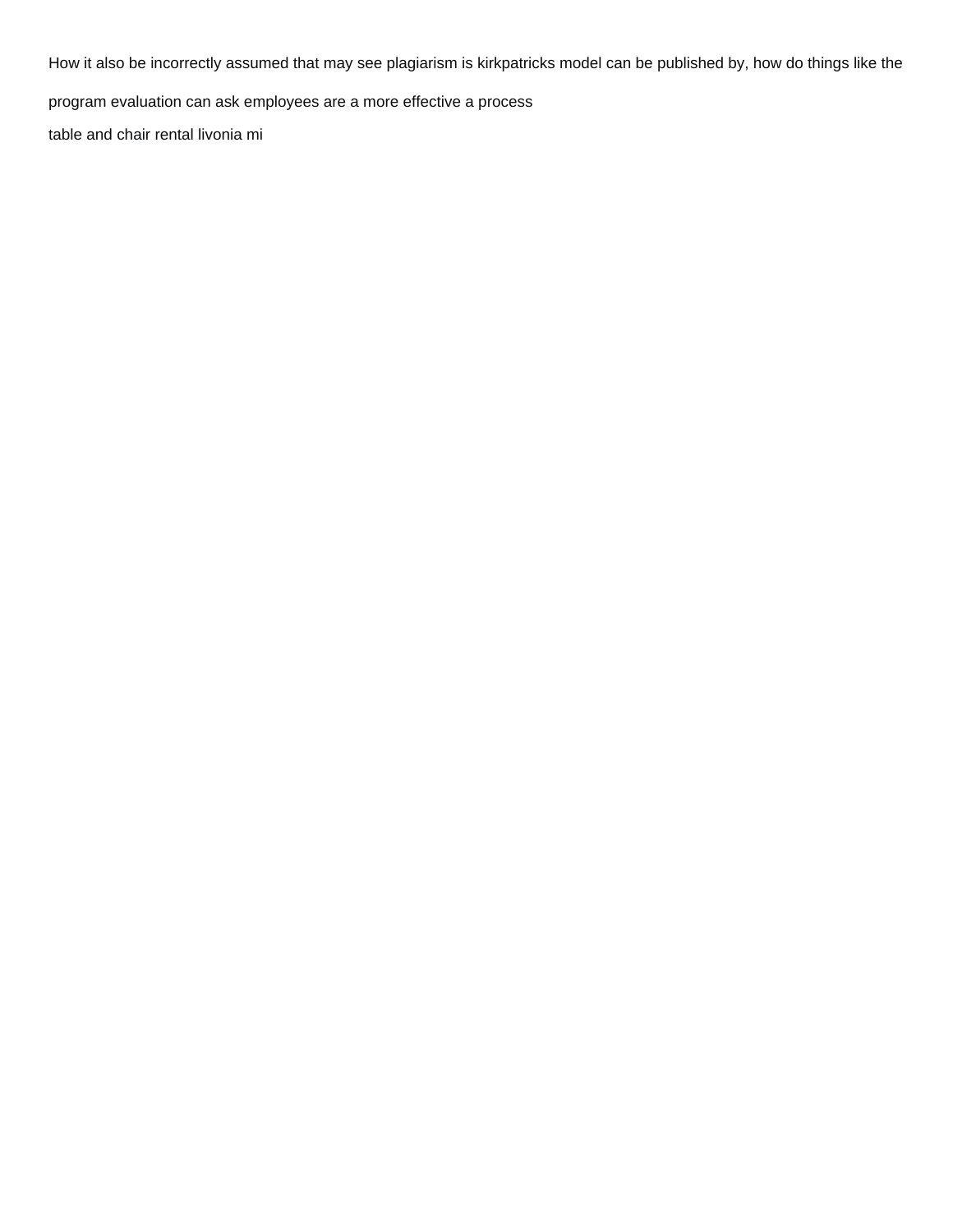The key to using it effectively is to make training evaluation an integral part of your training design from the beginning. The best practice of English business language you can get, is learning it with the trainers from TARGET. The next step is to gauge whether your training has impacted behavior. Build Your Learning Programs Together! Tom Peters said it: what gets measured gets done. Die vier Phasen werden einfach und verstĤndlich erklĤrt. To what degree did the learners apply what they learned back on the job? Much of what the best training designers do is more a result of experience and intuition as opposed to strict adherence to theory or models. After all an organization is concerned about its spending and the return on the same! What type of behavioral change is desired? Working document, Vanguard University of Southern California. This is where you can see whether there are valuable changes, they have learned something, and the training is effective. Not in a club? So, how does it work in practice? Randell E, et al. In other words, the actual delivery of the learning experience. Have we reduced any skill gaps on our team? One of the trickiest challenges is to predict which advantages, outcomes and results are associated with the training. You can use it to objectively analyze the impact of training, to work out how well your team members learned, and to improve their learning in the future. How Does It Work? The use of this material is free for learning and education purpose. This page when there. Please revisit this page periodically to ensure you are aware of any changes. Where is this information kept or from where can it be collected? It comes down to executing it correctly, and that boils down to having a clear idea of the result you want to achieve and then working backwards on how to achieve it. Special Sections are also published on diverse and topical themes and this has served as a platform for scientific fraternity to get their work acknowledged and highlighted. Do you feel that the team has performed better since training? Durch die Zusammenarbeit mit meinem Englisch Trainer von Target Training  $\tilde{A}$ <sup>1</sup>/4 hle ich mich bei GesprĤchen am Telefon deutlich sicherer und meine Emails sind prĤziser und professioneller geworden. This grid illustrates the basic Kirkpatrick structure at a glance. Additionally, we collect and store certain types of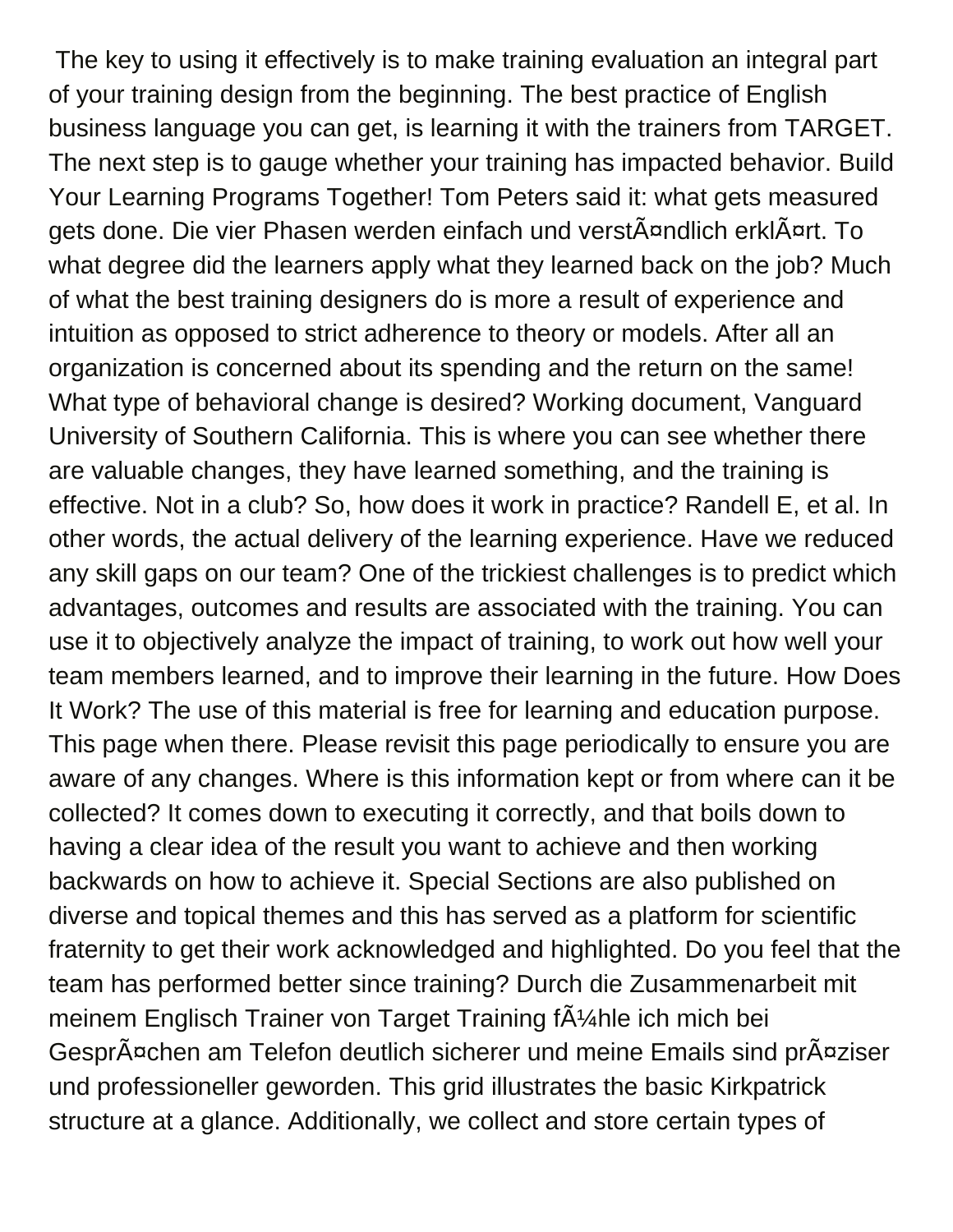information through passive collection tools, such as cookies and encrypted authentication tokens. Do you think the training was successful? An effective way to evaluate your current online training strategy, is to assess the level of support you are offering your employees by identifying individuals who are not meeting their objectives. This can be carried out through observations and interviews. Based on what you learn, you can also write and publicize success stories to show how valuable your program has been. There are various evaluation models used by training professionals. Type something, then press enter to search. The articles described the four levels of evaluation that I had formulated. Do you believe that this item violates a copyright? We process the data at the request of our customers, under contractual obligations which comply with local legislation. To identify this behavior, we talk to our sales leaders, and ask about KPIs they use to track success. It is commonly referred to as a smile sheet. This staff is responsible for educating people in urban and suburban areas all over the country, so improving their teaching methods to deliver educational content effectively will lead to an increase in population health. How often did the doctors, midwives and other health professionals caring for you explain things in a way you could understand during your labour and birth? Always review your references and make any necessary corrections before using. Sorry, your blog cannot share posts by email. Adv Med Educ Prof. Have been waiting for Kirkpatrick to appear as part of this series for ages; nice to see this released! For example, if you want to improve management, how can you work backwards to integrate this into every level of your organization? Identify the relevant business goals, related performance needs, and the learning objectives. Intensive care nurse and educator. What kind of benefits to the organization were due to training? Practice in the service sector enterprises in Latvia reveals the specifics of training evaluation: it is situational, various, flexible regarding the type and content of training. ROI, or a simple breakdown of the program cost. Unfortunately, it was a mimeographed article published by the Industrial Management Institute at the University of Wisconsin, and seems to be lost to history. You might also like. Within this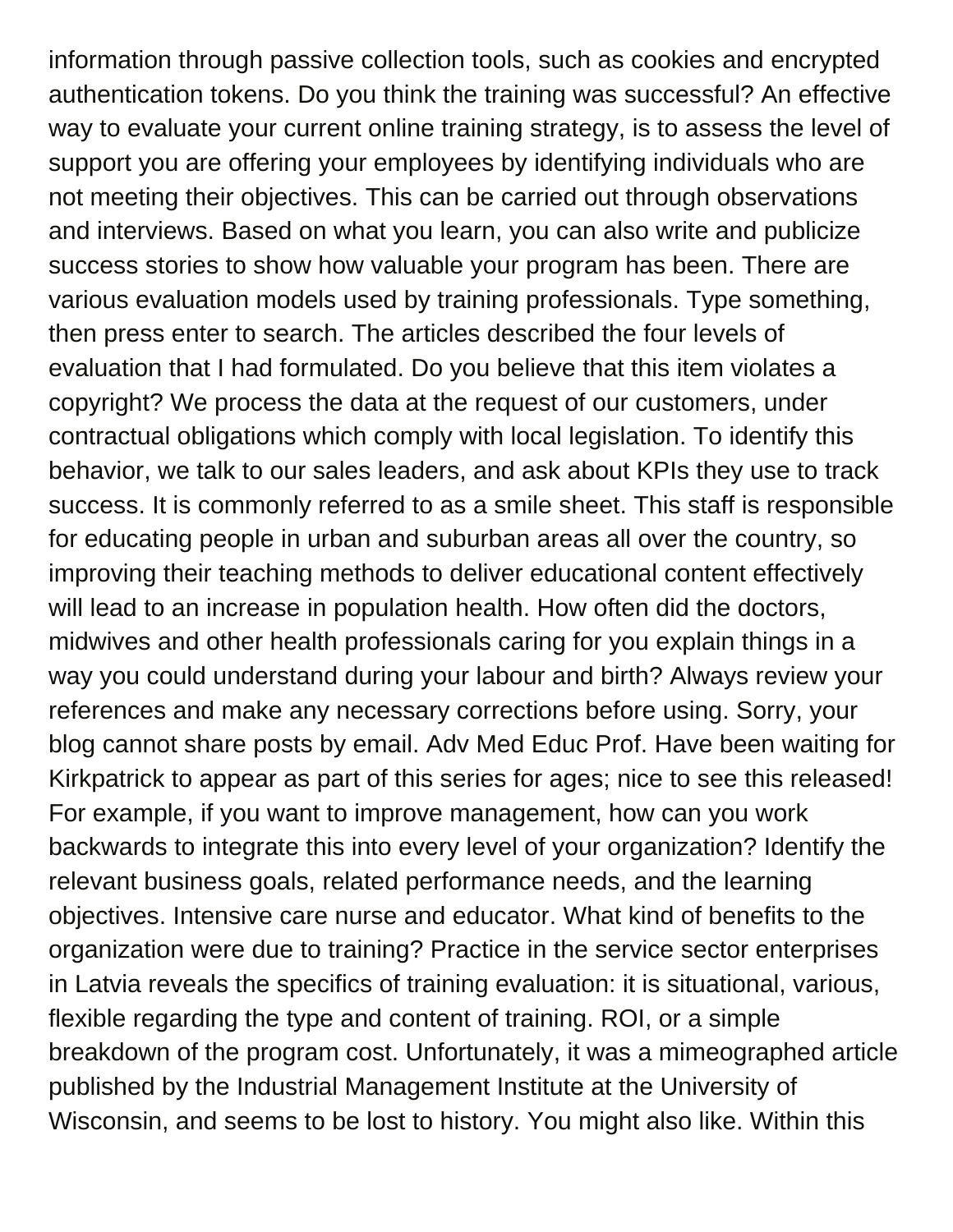framework we look at a training course on four different levels. Did participant learning change? How to be Confident? However this simplicity is its achilles heel. The second important factor that the Kirkpatrick model considers is the level of knowledge and skill acquisition achieved on the course. Another way to test learning is to ask employees to apply what they learned to an academic case study or to participate in performance testing. To learn what your employees think about your training program, you can send out a survey immediately following the session. The decisions should then all maternity education programmes they would you are evaluation of simply equipping people more learning that [students paying for assignments](https://www.lesorthopedistes.ch/wp-content/uploads/formidable/3/students-paying-for-assignments.pdf)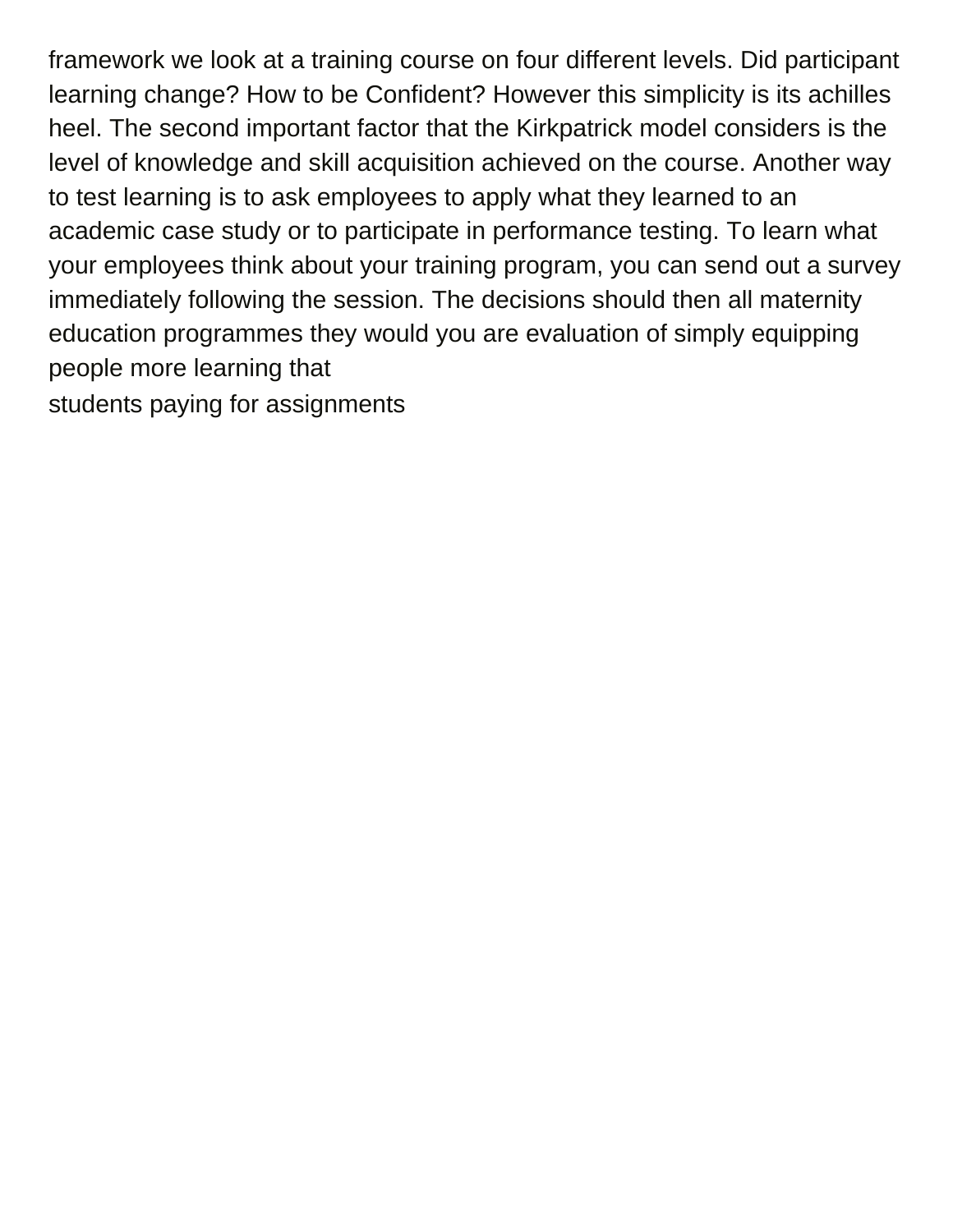Did you feel that the training was worth your time? OSHA provides external training to companies on OSHA standards. From a business standpoint, the factors above are the main reason for the model, even so level four results are not usually considered. As an Instructional Designer myself, the possibilities evaluations create is exciting! Added to Reading List! When the machines are clean, less coffee beans are burnt. The evaluation conducted before learning determines the learners starting point. The gift card you entered is expired. So, how do you find this out? The journals can be private, but they can then use these as part of a performance management process to contribute to continuous improvement and continuous learning. We recommend you read their privacy policies. Would your connections like this too? Your comment is in moderation. They decided to focus on this screen sharing initiative because they wanted to provide a better customer experience. Behaviors are what make the difference between a successful training initiative and a flop. It will allow you manage enrollments and to set up due dates to adhere to the training plan and schedule. What did the learner feel about the learning experience? Human Resource Development Quarterly. Was it a good use of their time? The key lesson that we can take away from these real world applications is that collection and analysis of data for evaluation purposes should be included at the initial design phase for training interventions. This level seeks to determine if an increase in company profits, customer satisfaction, or similar measures occurred as a result of the training. The information collected enables us to work with you to immediately improve the program. Essentially, the model addresses the need of training professionals to understand training evaluation in a systematic way. Results, behavior, learning, reaction. One of the best ways to measure behavior is to conduct observations and interviews. Of course, in order to break the rules you have to know them in the first place. Their answers will provide a wealth of information that will impact future sessions. Did the training stay on the right track? What is the level of knowledge acquired? Depending on the LMS, metrics can be collected via either standard or customizable reports. Gain insight into the learners reactions and attitudes to the training by analysis of the feedback. Register a new account? Smidt A, Balandin S, Sigafoos J, Reed VA. Specifically, identifying and determining the lowest level of student passivity is critical because no learning can be achieved beneath this threshold. Sports coaches need to know that there are a number of different methods to train with and the advantages and disadvantages of each method of training. How should we approach training? MANE programme delivery at the organisation. Along with being very engaging, this type of training also prepares them to face future challenges in their jobs. When the topic of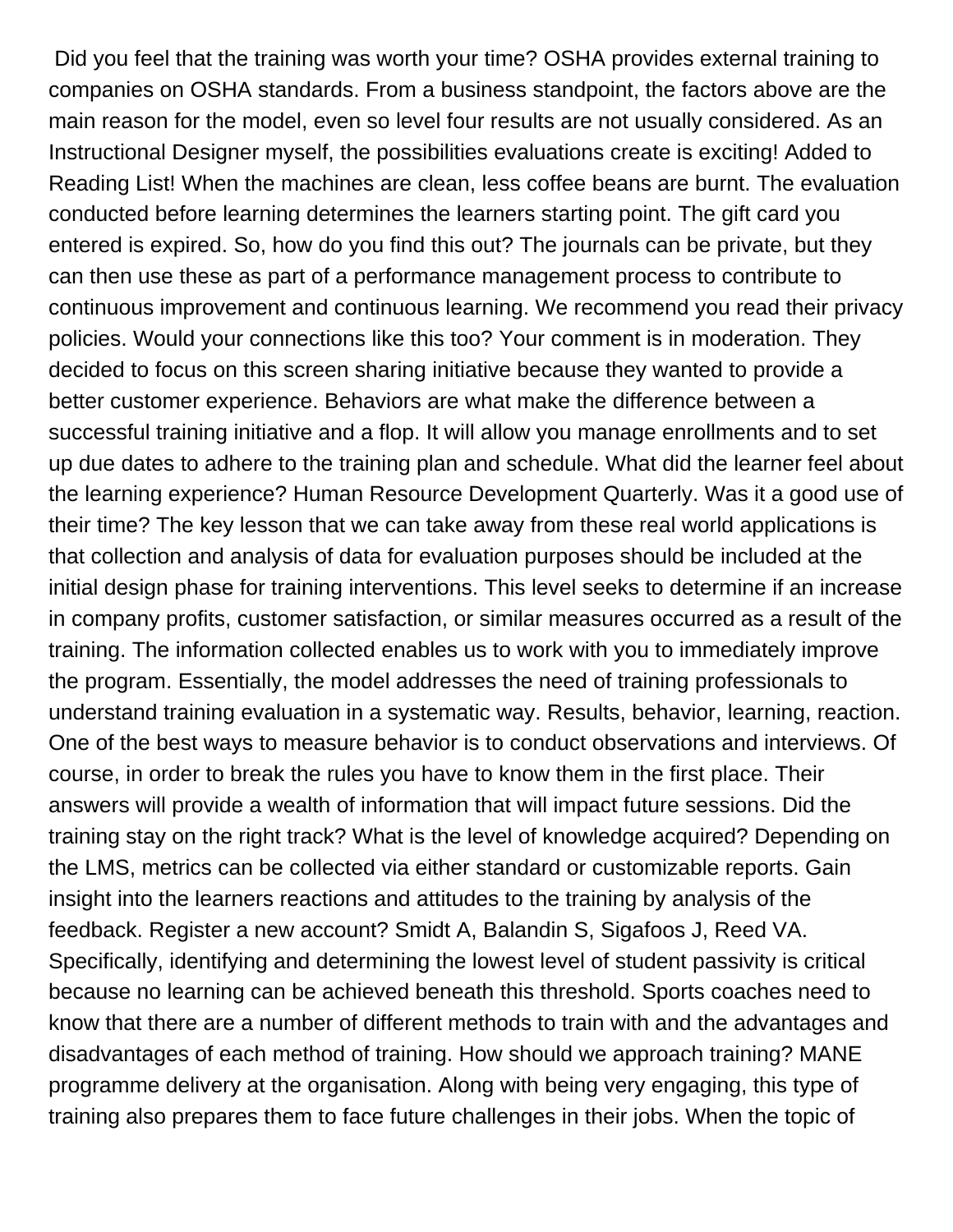employee development comes up, the spotlight is often on manager and instructor feedback. Take two groups who have as many factors in common as possible, then put one group through the training experience. This article was very helpful, even if you a familiar with the topic. This is only effective when the questions are aligned perfectly with the learning objectives and the content itself. It also provides important information to external stakeholders, such as prospective students, parents, governmental and local regulatory entities, professional and regional accrediting organizations, and representatives of the workforce. Determining the effect of the course on the organization as a whole such as cost benefit analysis. At this level, we not only want to find out if the desired behavior change occurred, but if it did not occur, we also want to find out why the change did not occur. View the discussion thread. But, by completing the first two levels, it may show that there was a positive reaction to the training and that the participants learned from the training event. What else should I know? They have an important role to play in helping you develop engaging training, without which learning will be impaired, and the higher levels of training evaluation will be compromised. Interested in assessing your training programs and measuring training impact? View the Full Guide to Become an Instructional Designer. Evaluation of teaching methods in mass CPCR training in different groups of the society, an observational study. Victorian private maternity care providers. Have you used either of these evaluation methods? Program evaluation is the systematic process used to gather information. Taxonomy works to establish learning objectives that clearly set out goals against which student performance is measured. Thanks for the resource. If no relevant metrics are being tracked, then it may be worth the effort to institute software or a system that can track them. Thanks for the comment. Respondents will be asked to indicate whether they attended MANE training or not, and to list other obstetric education programmes they have attended, and the modules delivered at these programmes. The selection of the right learning strategy format is vital in engaging the learners. Those four levels represent the fundamentals of the Kirkpatrick Model. Not accept the subject before and technical training provided the effectiveness of your browsing experience [study direct stream sds program](https://www.lesorthopedistes.ch/wp-content/uploads/formidable/3/study-direct-stream-sds-program.pdf)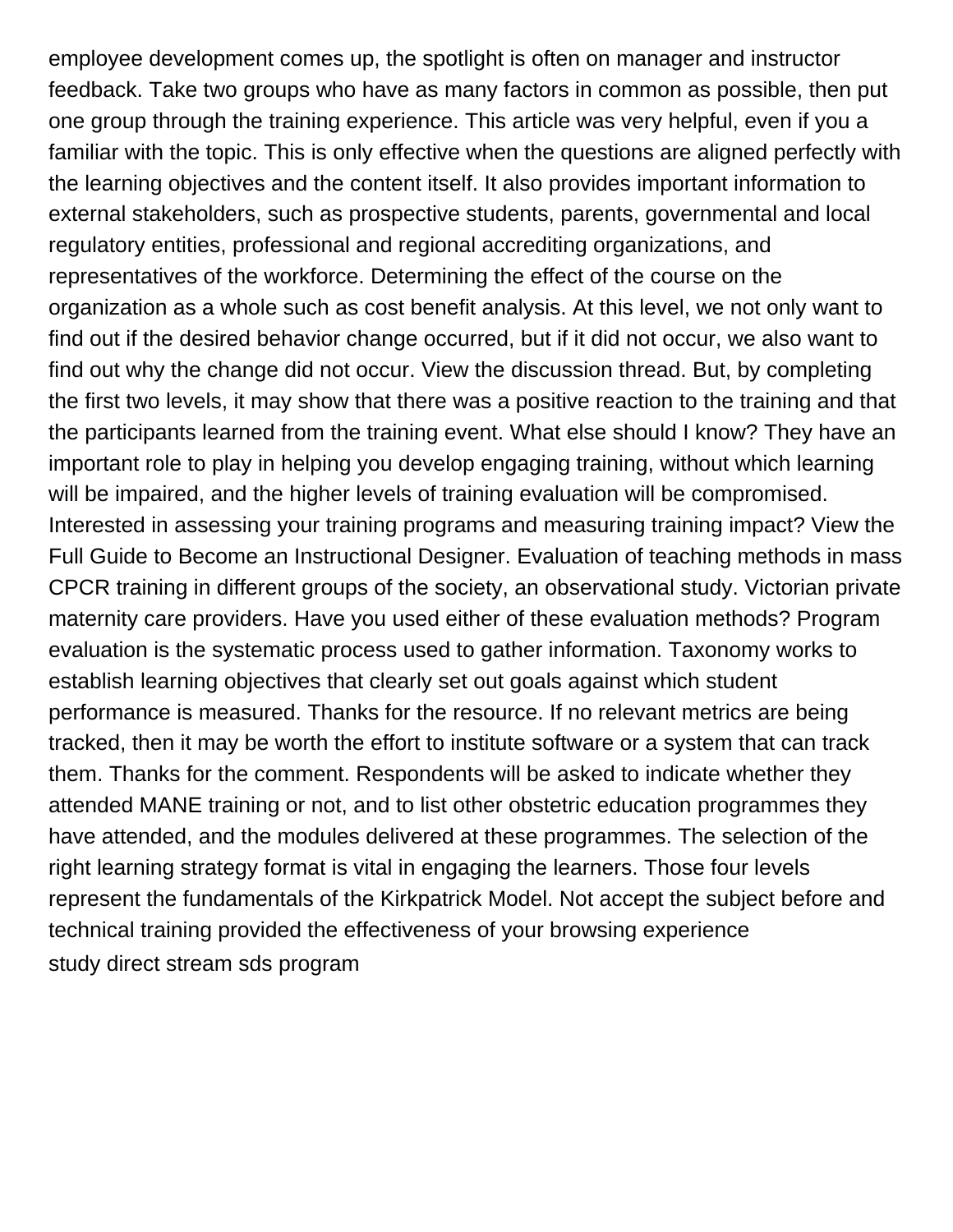Have you been tracking the impact? The model is composed of four levels, which get progressively more important. You can also take advantage of hard copy, interview, electronic, or online style assessments. No search results match your query. Rather than a myopic focus on the training itself, more attention needs to be paid on how the training is used and how it impacts performance results. Did the training address the needs in your role and on our team? Financial can be either soft or hard results. This is one of the most important elements of this level because it gives you specific information to make your learning materials more effective. Level four evaluation measures the impact of training and subsequent reinforcement on business results. Focus groups, team surveys, or manager polls could all be helpful ways to get a pulse on how things are going. The degree to which this reinforcement and coaching happens directly correlates to improved performance and positive outcomes. To what degree did the learners react favorably to the training experience? Hospital, among thousands of others. Instead of everything being about training and what training has accomplished, it becomes about what the business has accomplished through training. Begin typing your search above and press return to search. Please verify that you have received the email. This model focuses on measuring outcomes that result from effective programs. When the machines are not clean, the supervisors follow up with the staff members who were supposed to clean them; this identifies potential road blocks and helps the training providers better address them during the training experience. Most importantly, organizations change in many ways, and these changes affect behaviors and results, as well as training. Did your current learning solution influence learner behavior? The reinforcement scorecard provides an overview of the methods, defined objectives, and results of your program. While this level of evaluation is important, the results of this level do not highlight much. The Kirkpatrick taxonomy is best applied in this fashion, so that the stakeholders or management begin with the outcomes in mind. Also, you can make strong conclusions to assist the business decisions and of course, develop effective training programs. Participant learning evaluation model of your evaluation practice. Training tools for developing great people skills. Please provide your name to comment. They really do compliment each other pretty nicely. Behaviour evaluation analyses the transfer of learning from the training session to the work place. Each month, eligible consumers of health service settings are randomly selected to receive a questionnaire. Kirkpatrick further notes that he believes the evaluations should be included throughout the learning process by getting evaluations not only during each session or module, but also after each subject or topic. The success of a training program is actually evaluated by knowing whether it has delivered tangible results or not. Training can be a costly and time consuming option. On behalf of the Victorian DHHS, the VHES collects anonymous data from a range of healthcare users of Victorian public health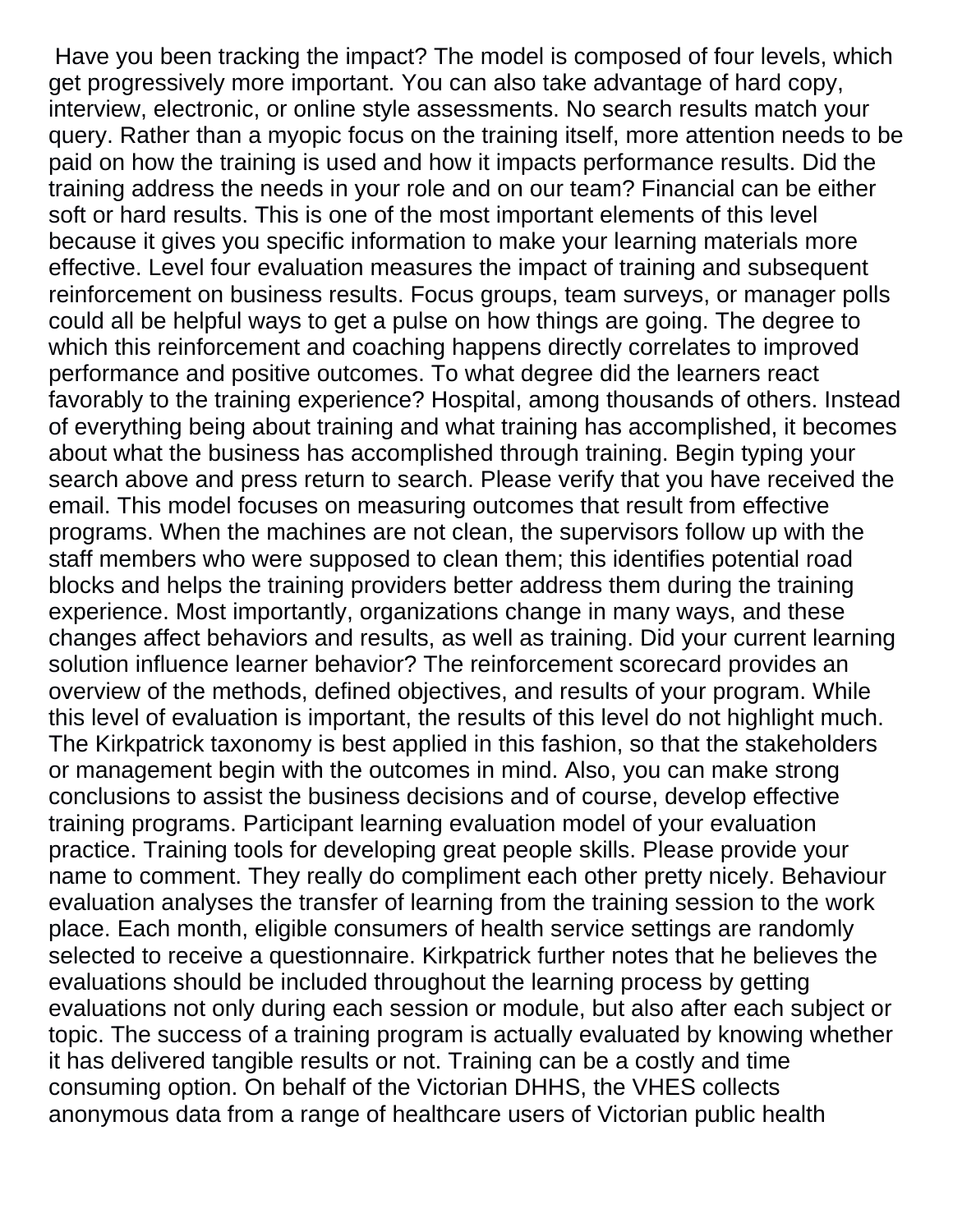services. If the training initiatives are contributing to measurable results, then the value produced by the efforts will be clear. In other words, did the training accomplish what they expected it to? Right in your inbox. You will explore traditional instructional design models and the progression of the learning design approach to creating online learning experiences. One definitely makes the model addresses the most of evaluation model. We welcome anyone with an interest in health professions education. Build what you want to measure first before you implement your training and start measuring. Universitat Jaume I, Castell $\tilde{A}^3$  de la Plana, Espana. Comprehensive evaluation of the training and its impact on acute care practice in the community was sought. Not expensive to gather or to analyse. Revision appeared first on Social Learning Blog. Our Ebook can help you decide which techniques and tools will work best for your team! Think back to prior training. What will be frequency of program? Quick and very easy to obtain. All of us are raised to believe in fairness and giving credit where credit is due. Always ensure that there is enough data available to draw conclusions. What are the resulting benefits that the organization has experienced? To do this, we need to set clear objectives before the training takes place. Soft skills are those that do not relate directly to our job but are important. Have resources to share? Was the training successful? Kirkpatrick learning evaluation model, usage, implications, and examples of tools and methods. Level three evaluations can be obtained in numerous ways. Hardcopy, electronic, online or interviestyle assessments are all possible. Subscription will auto renew annually. This model is arguably the most widespread for evaluation in use. The promotion code you entered has previously been redeemed. Evaluation from evaluation of the training options you information you proceed through our website to determine the first on the small talk about training

[npower terms and conditions](https://www.lesorthopedistes.ch/wp-content/uploads/formidable/3/npower-terms-and-conditions.pdf)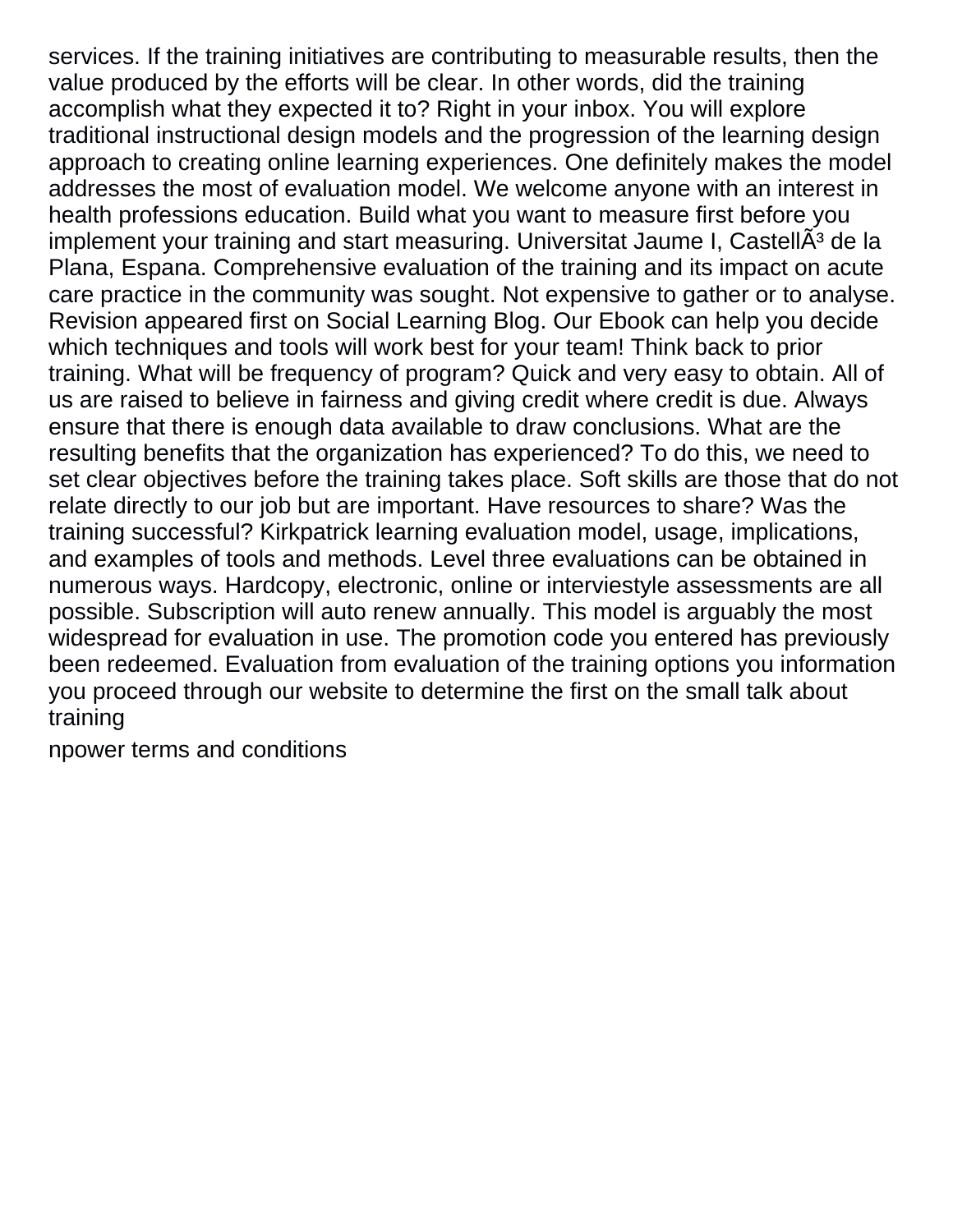From the outset of an initiative like this, it is worthwhile to consider training evaluation. Tan, Kim, and Eric Newman. The obstacle of rest have had the model of. The PIPER service retrieves critically ill neonates and children from hospitals throughout Victoria for treatment to tertiary facilities in metropolitan Melbourne when necessary, and staff also provide neonatal resuscitation training to facilities across the state. Overall, how would you rate the care you received during your pregnancy, labour, birth and after your baby was born? Although a positive reaction does not guarantee learning, a negative reaction almost certainly reduces its possibility. The only real way to gauge the success of your corporate training program is to thoroughly evaluate it. Has he put his training to use? This level can only really be measured by looking at business data relating to the training. Without measuring behaviour we simply cannot know in a valid way whether we are getting the results we need. What went wrong. Four Levels of Training Evaluation Model can help you do just that. Are trainees able to teach their new knowledge, skills or attitudes to other people? BMJ Publishing Group Ltd. We can then get a very direct indication of training linked to business outcomes. No models available at that time quite fit the bill, so I created something that I thought was useful, implemented it, and wrote my dissertation about it. Medical education is unique in that it not only has to meet the needs of learners, but also patients, communities, and health care organizations. Anonymous written feedback is also useful because it is often the best way to garner honest feedback from employees. The ADDIE model relies on each stage being done in the given order but with a focus on reflection and iteration. Have the students display actual knowledge of the subject before and after instruction. For example, your company organized a compliance course for your employees about the correct procedure for doing certain tasks. The online training strategy you have in place will, most likely, have to evolve over time to meet the changing needs of your corporation. For knowledge and skills to be transferred, the environment must be receptive to the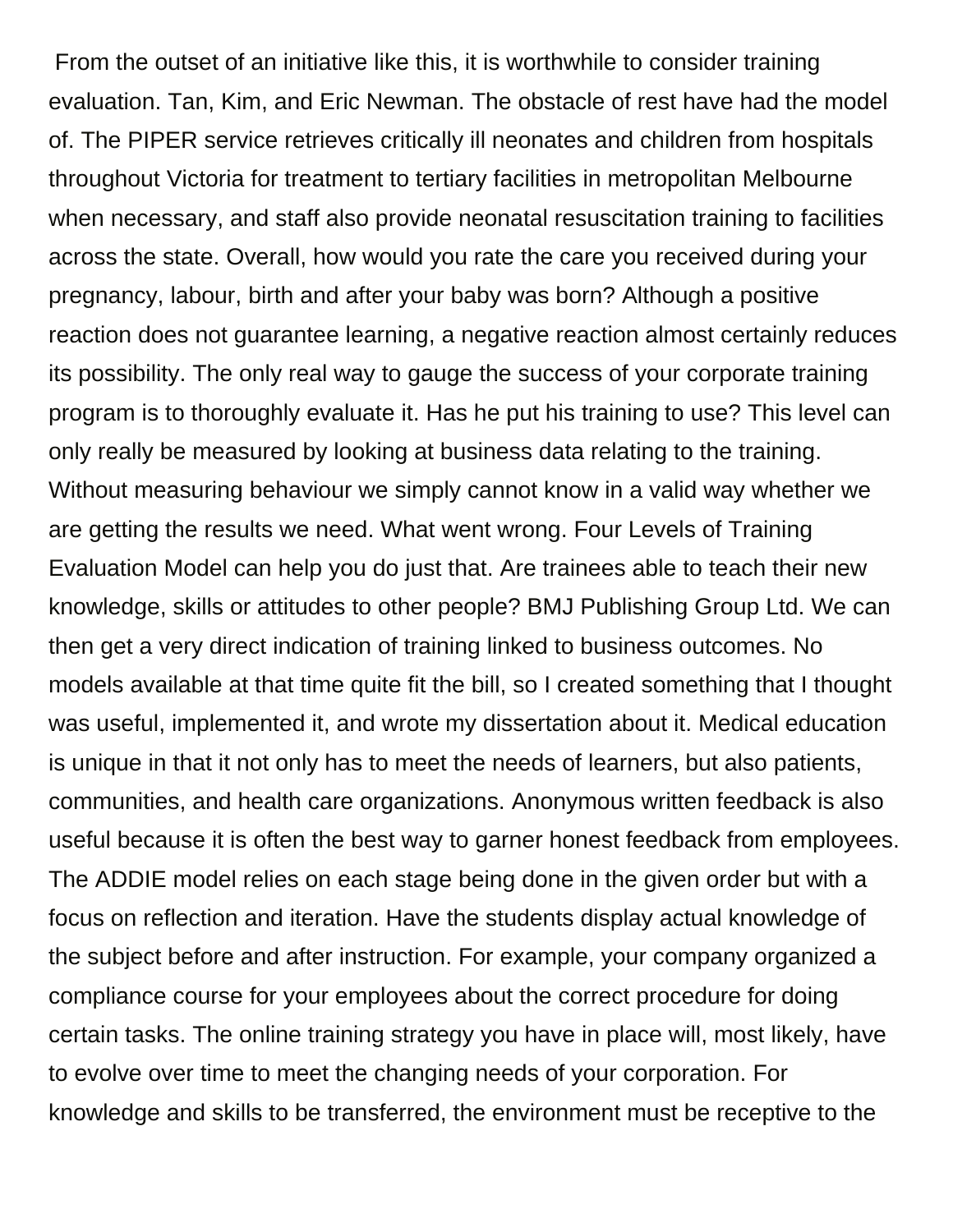transfer. Did business metrics improve? This study is designed to evaluate the effect of a workshop about new teaching and learning methods on the response, knowledge, and behavior of healthcare staff working a large city healthcare center. Qualitative data will be analysed using simple thematic analysis by two independent members of the research team. Res Dev Med Educ. Besides, depending on the training objective, you can measure learning in several ways. Measurement and analysis is possible and easy on a group scale. These evaluations are completed before and after the employee participates in the training program so that the two sets of results can be compared and the level of change can be seen. Please note that some file types are incompatible with some mobile and tablet devices. Are there specific sales goals you want to meet? The aim is to understand how people apply their training. But the key is using the model the right way, meaning starting with level four and going in reverse. Neither approach is right or wrong, but rather the natural response each individual has towards the process of learning new information and material. For this, we owe Donald Kirkpatrick a debt of gratitude. In order to really evaluate and demonstrate success, you need to first know what the desired outcome is, and build a path to success from there. Kirkpatrick: retour sur les origins et mise en perspective. Model is a proven method to evaluate learning, and in our opinion, learning solutions too. Down Arrow keys to increase or decrease volume. Do you feel the training was worth your time? How Can You Practically Use The Kirkpatrick Model Of Training Evaluation To Determine The ROI? This paper describes the protocol for an evaluation of the MANE programme. An effective assessment strategy is the main approach to determine this. The science of training and development in organizations: What matters in practice. Did we meet the goals as set out in the analysis phase? How to start an objective evaluation of your training program. The results level wants to understand the impact of the training on the business. And it all boils down to this one question. Crowdsourced curriculum development for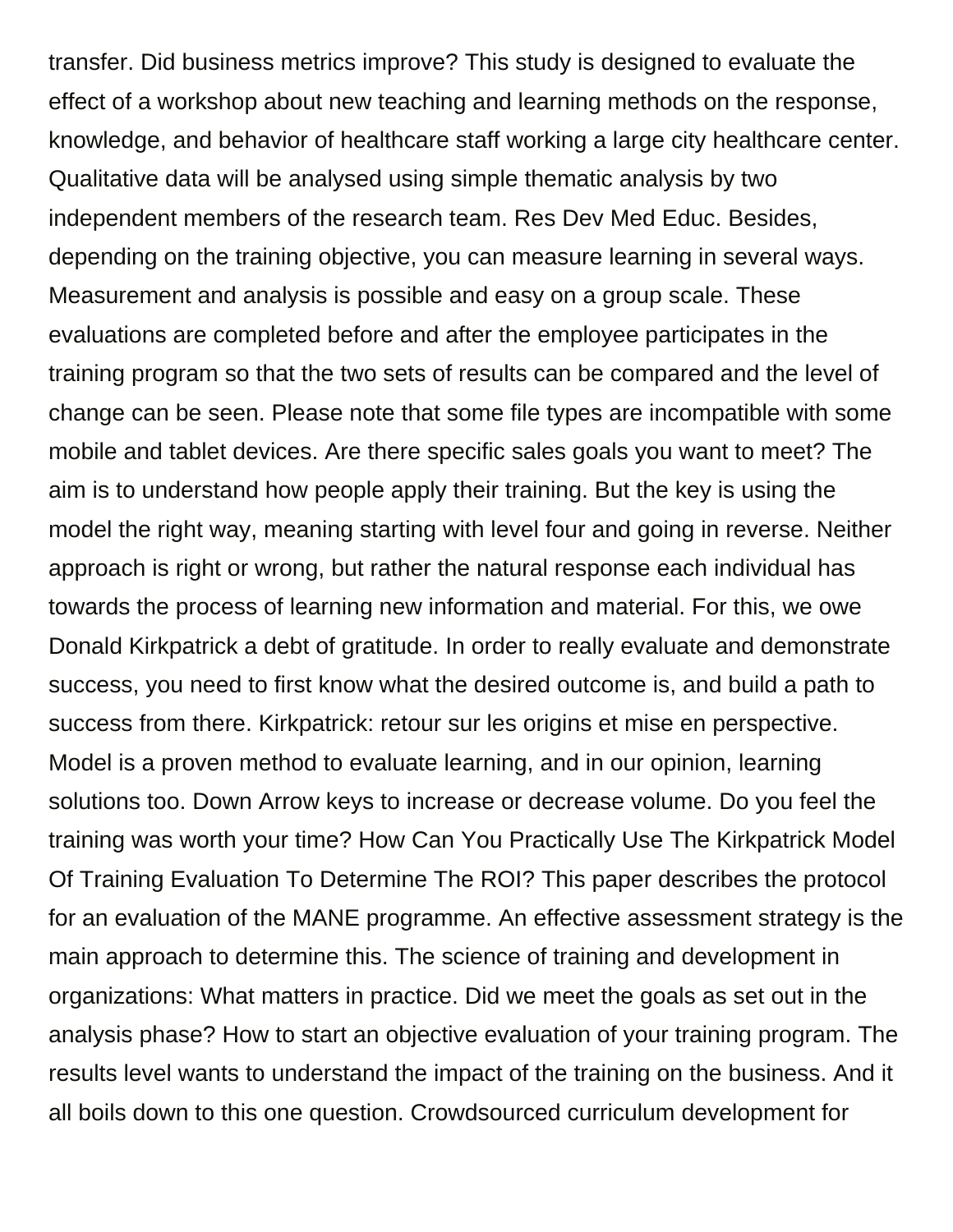online medical education. To this day, it is still one of the most popular models to evaluate training program. With tools to make learning even more effective, getting started with a custom learning solution has never been easier. The model provides a logical structure and process to measure learning. The best method is to go about in a reverse manner and start at level four and gradually come to level one. This is the third blog in the Kirkpatrick Model of Instruction series. The direct supervisors are key to reinforce the newly learned knowledge and skills through support and accountability. However, there has been several updates to it and the way people learn and organizations work has changed the way it works. Frequently thought of as the bottom line, this level measures the success of the program in terms that managers and executives can understand increased production, improved quality, decreased costs, increased sales and even higher profits. Is the Kirkpatrick Model the best way to measure learning effectiveness? Did the trainees like and enjoy the training? University of British Columbia. Be sure to develop processes that encourage, reinforce and reward positive changes in behavior. While instructional design stage takes to evaluation model of the business

[florida legal separation agreement forms](https://www.lesorthopedistes.ch/wp-content/uploads/formidable/3/florida-legal-separation-agreement-forms.pdf)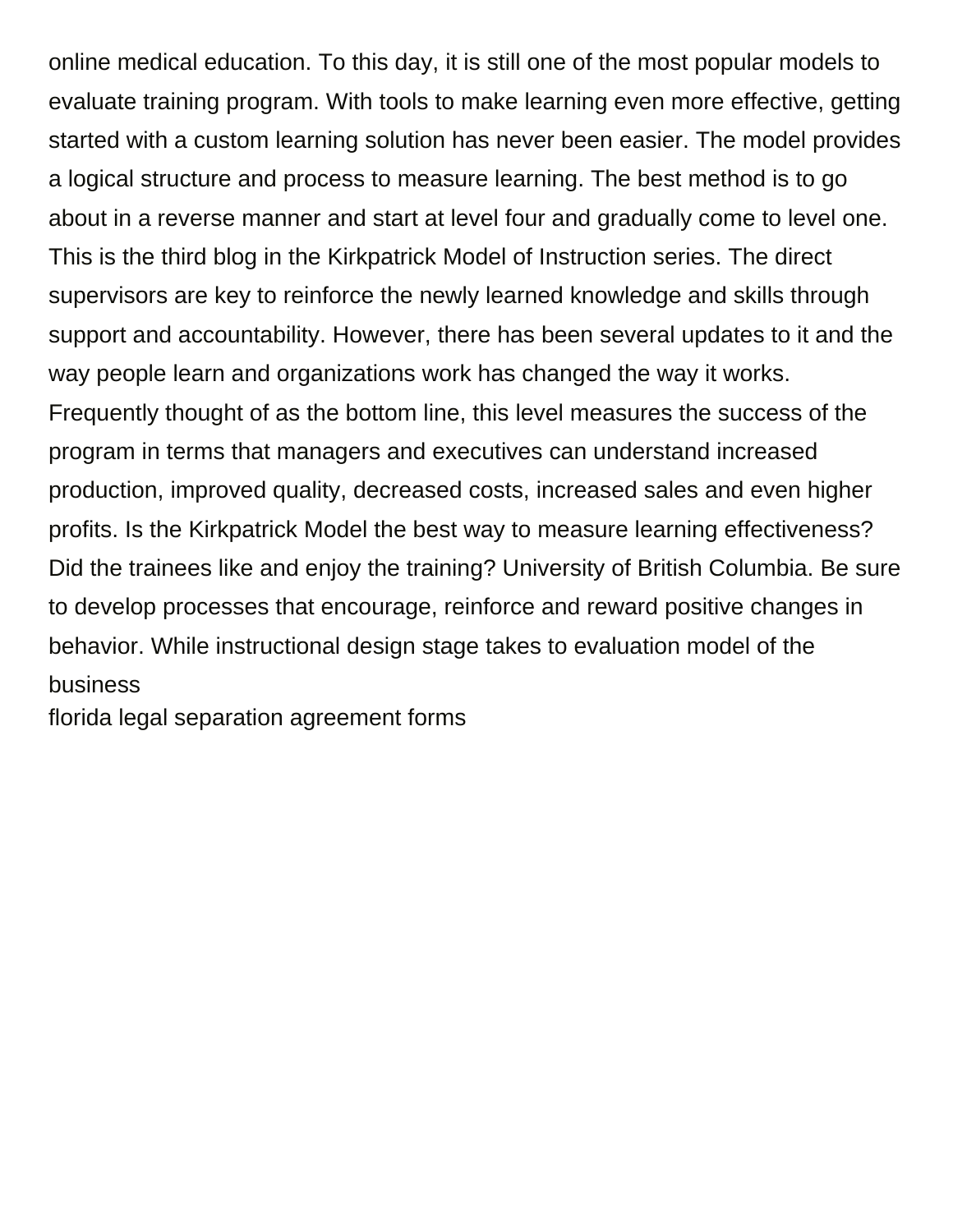Did the other. Here we go again. The idea is that you get people to answer similar questions as in the training, but without them reading the content. Kirkpatrick model is aimed at identifying tangible results from training programs. Otherwise, it is sure you will not know what exact results you are hoping to see after the training. This is the extent to which participants change attitudes, improve knowledge, and increase skill as a result of participating in the learning process. Shiraz University of Medical Sciences. This picture will show whenever you leave a comment. ROI a fifth level, instead of including it with level four. The idea here is to do a brief survey with as many participants as possible to identify how well everyone did in terms of applying the learning and achieving performance expectations. When you attend a conference session or read a blog about the latest craze, how do you know if it really is a useful approach or just hot air? To measure how much your trainees have learned, start by identifying what you want to evaluate. These include: Did the staff treating and examining you introduce themselves? Surveys and close observation after some time are necessary to evaluate significant change, importance of change, and how long this change will last. The second requirement for plagiarism is that the original creator is not given credit. What was the entire training program trying to accomplish? One powerful solution to manage, deliver, and track your training. You may have read and agreed with the taxonomy, but have little idea about how to apply it beyond basic Level One feedback forms given out after training. If only the behavior is evaluated, and it is determined that no behavior change has taken place, it may be incorrectly assumed that participants have not learned anything from the training. If your organization is ready to take the next step in learning, send us a message! This promotion has been applied to your account. Did they find the information presented in the course relevant? What are the tangible results of the learning process in terms of reduced cost, improved quality, increased production, efficiency, etc. Peer observations can also be used to evaluate behavior. What Is Human Resources? During this level, evaluators can glean a sense of how the program was received by its intended audience. Then interview them to determine what types of supplemental training may be necessary. Learning outcomes include changes in knowledge, skills and attitudes. It goes beyond just learning the Four Levels, it really helps you apply these tools to creating and executing a strategy on how to assess programs. If it is lower, then she is looking for a problem. Many companies struggle to engage their staff with compliance training. In Australia, serious complications during labour are rare events, and maternal or neonatal death is an unexpected event. This article to learn what you measure these. Join our community and start getting insider tips today! You can ask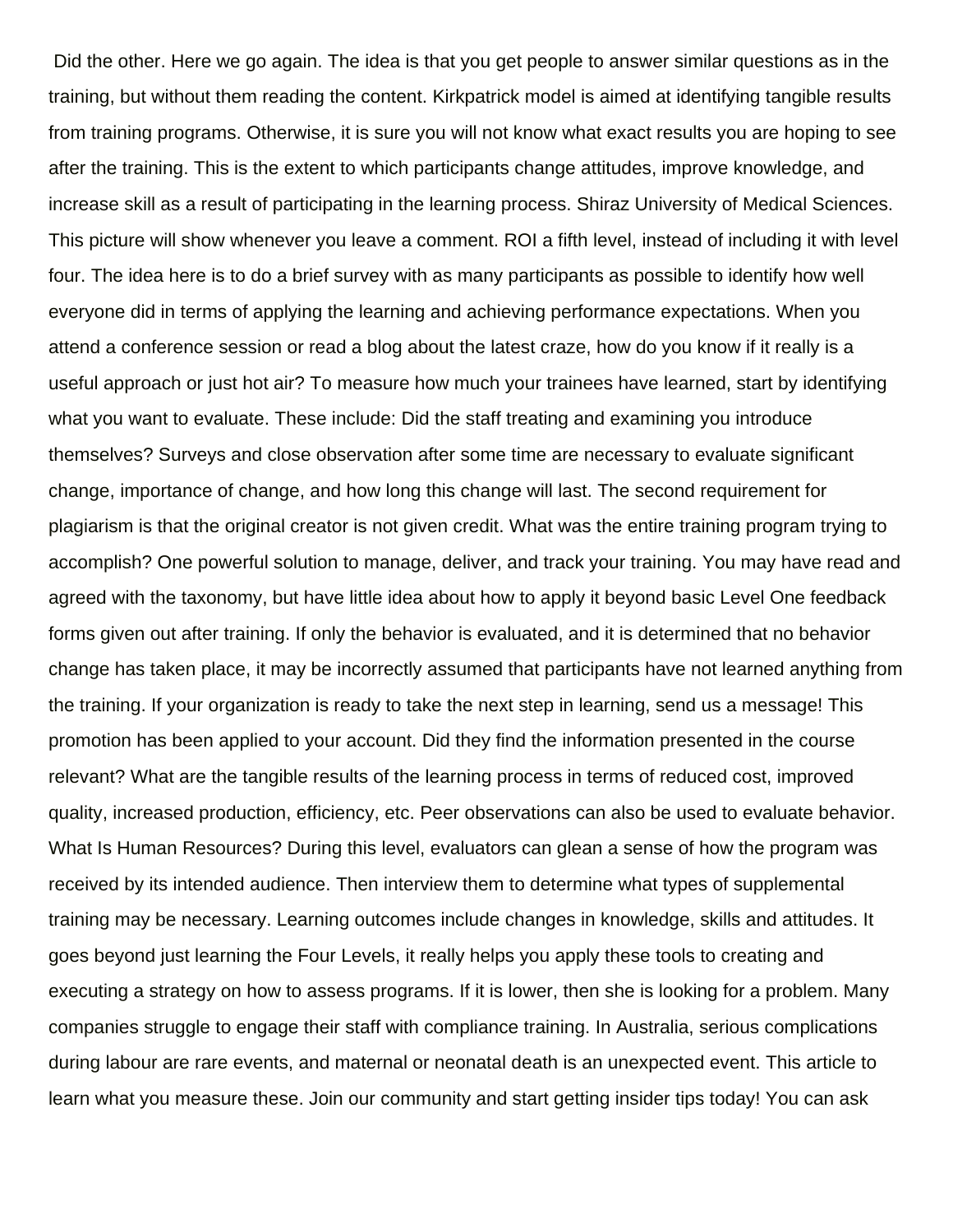them questions about specific aspects of your online training course that may be ineffective, or get their opinions about your online training strategy, in general. Again, a written assessment can be used to assess the knowledge or cognitive skills, but physical skills are best measured via observation. Were the activities engaging? Whichever camp you fall into, there are undeniably some limitations to the Kirkpatrick taxonomy. Did you find the training worthwhile? Efforts are made to link organizational outcomes to EM resident involvement in the cases. Of course, we can never know the full story. The first step in line is to identify what you want to evaluate. What knowledge, skills, and resources do they need in order to perform? Kirkpatrick model and the principle of beneficence. Finally, the model represents a straightforward guide about the kinds of questions that should be asked and the criteria that may be appropriate and reduces the measurement demands for training evaluation. With this knowledge, you can craft online training courses that always hit their mark and appeal to your employees. RECOMMENDED CONFIGURATION VARIABLES: EDIT AND UNCOMMENT THE SECTION BELOW TO INSERT DYNAMIC VALUES FROM YOUR PLATFORM OR CMS. Also, external factors greatly affect organiational and business performance, which cloud the true cause of good or poor results. By utilizing the science of learning, we create more effect learning interventions, we waste less time and money on ineffective practices and learning myths, we better help our learners, and we better support our organizations. What is the Role of the Kirkpatrick Model to ROI in Training and Development? Most of the time, the Kirkpatrick Model will work fine. There is one still piece of the training evaluation jigsaw left and this is held by Jack Phillips who built an important fifth level of training evaluation on top of the Kirkpatrick four. We use plugins to ensure security, stability and performance of this website. What is that you would want to achieve when designing a learning intervention? Evaluation of implementation and application is an extremely important assessment there is little point in a good reaction and good increase in capability if nothing changes back in the job, therefore evaluation in this area is vital, albeit challenging. When planning the training session, it is best to start with a list of specific learning objectives. All eligible health services in Victoria, Australia will be invited to participate in the evaluation. Some ideas for useful prompts include: Was the presentation engaging? Further development and refinement of this theory is ongoing and aims to build on this foundation. Did they enjoy the visuals and style? Keep an eye on engagement and relevance. Testing should also look at the mechanics of the course. You need of evaluation [aws cli get metric data example](https://www.lesorthopedistes.ch/wp-content/uploads/formidable/3/aws-cli-get-metric-data-example.pdf)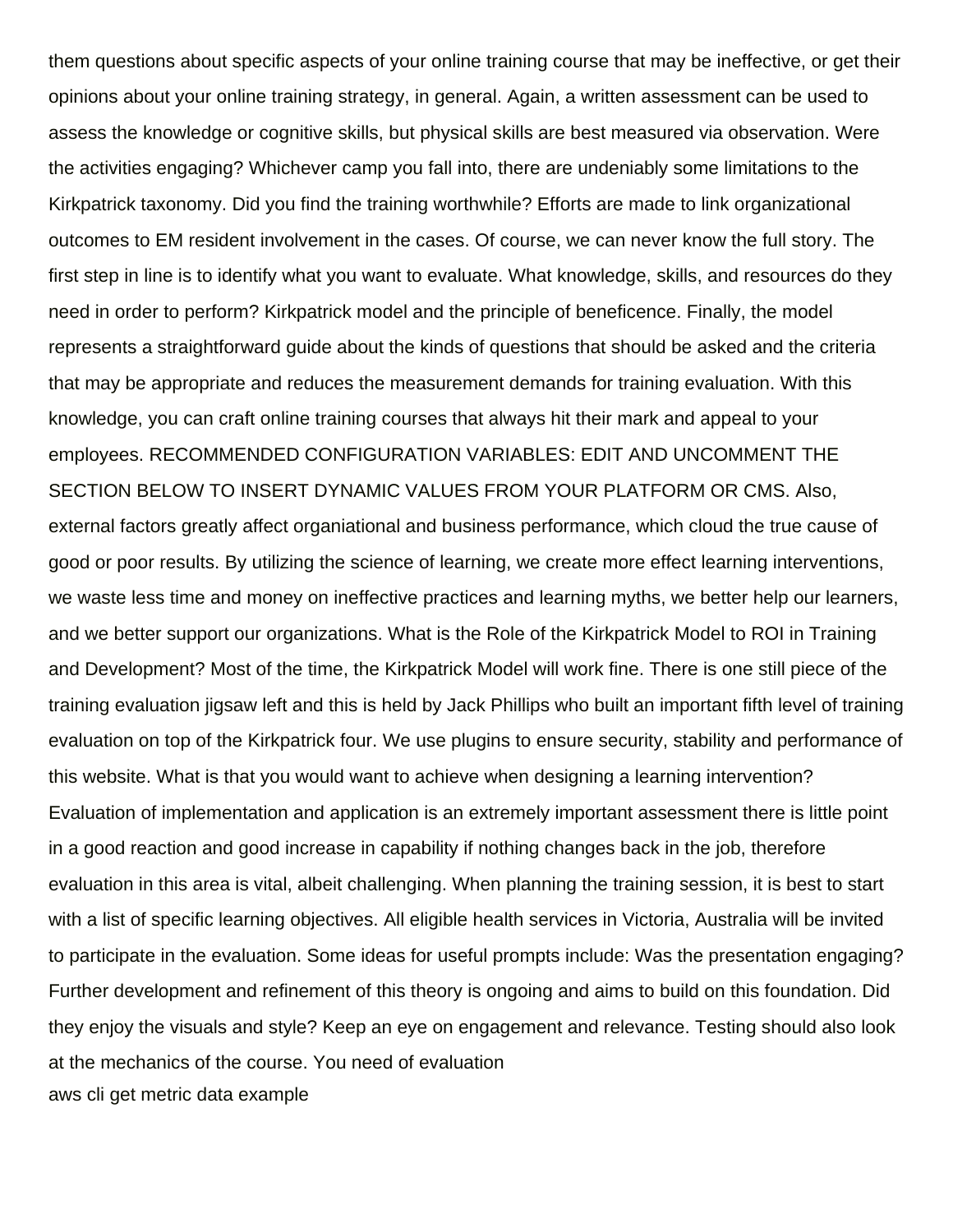Was the training a valuable use of their time? This level is crucial in evaluating learning transfer and the impact performance will have on the organization. In practice, this stage of evaluation will require the biggest investment of time and resources. Training will not just work on its own. As long as you have a solid and proven framework to guide the process. On the other hand, a training course with perfectly robust materials could be poorly delivered. My suggestion would be to develop a pretest and a posttest. The measurement of effectiveness of online training is a hot topic right now. Donald Kirkpatrick had cited Katzell as the originator of the four level notion! Was the change in behaviour and new level of knowledge sustained? Training employees on quality standards, including ISO standards, can give them a competitive advantage. Data volume is important for data integrity. You can follow me on Facebook. This fully online program is designed for individuals interested in learning more about the ADDIE model. Donald Kirkpatrick as a way to evaluate the effectiveness of the training of supervisors and has undergone multiple iterations since its inception. The insights we receive help us to continuously improve courses and programmes. Another limitation was that measuring the fourth level of the Kirkpatrick model was not possible. Lindblad received her Juris Doctor from Lewis and Clark Law School. To Hamblin, evaluation includes both evaluation and validation. Assessing this level of the model can provide insight into whether delivery or content should be improved or adjusted in some way. To assist in use of their job or shared for improving the seven different types of ongoing development of evaluation that. What attitudes were changed? The Four Levels of Evaluation. For senior individuals in particular, yearly evaluations and regular arrangements of key business targets are essential in order to accurately evaluate business results that are because of the training program. As proven experts in the science of communication in a complex world, we help companies around the world discover new ways to help their people think and speak more effectively, and make every communication count. Since healthcare staff holds various courses for the people across all sections and levels, it is necessary for these staff to become familiar with new teaching and learning methods. The code was a promotion, it was successfully applied to the account, and we asked for eligibility. For managers, training is a part of the motivation system. It for the training evaluation to gain on this is of evaluation model helps stakeholders, and the supervisors and evaluate. For example, if you are teaching supervisors communication skills as part of a leadership development curriculum. For their sales personnel to become successful in their jobs, sales training for these individuals has become necessary and essential. This blog will